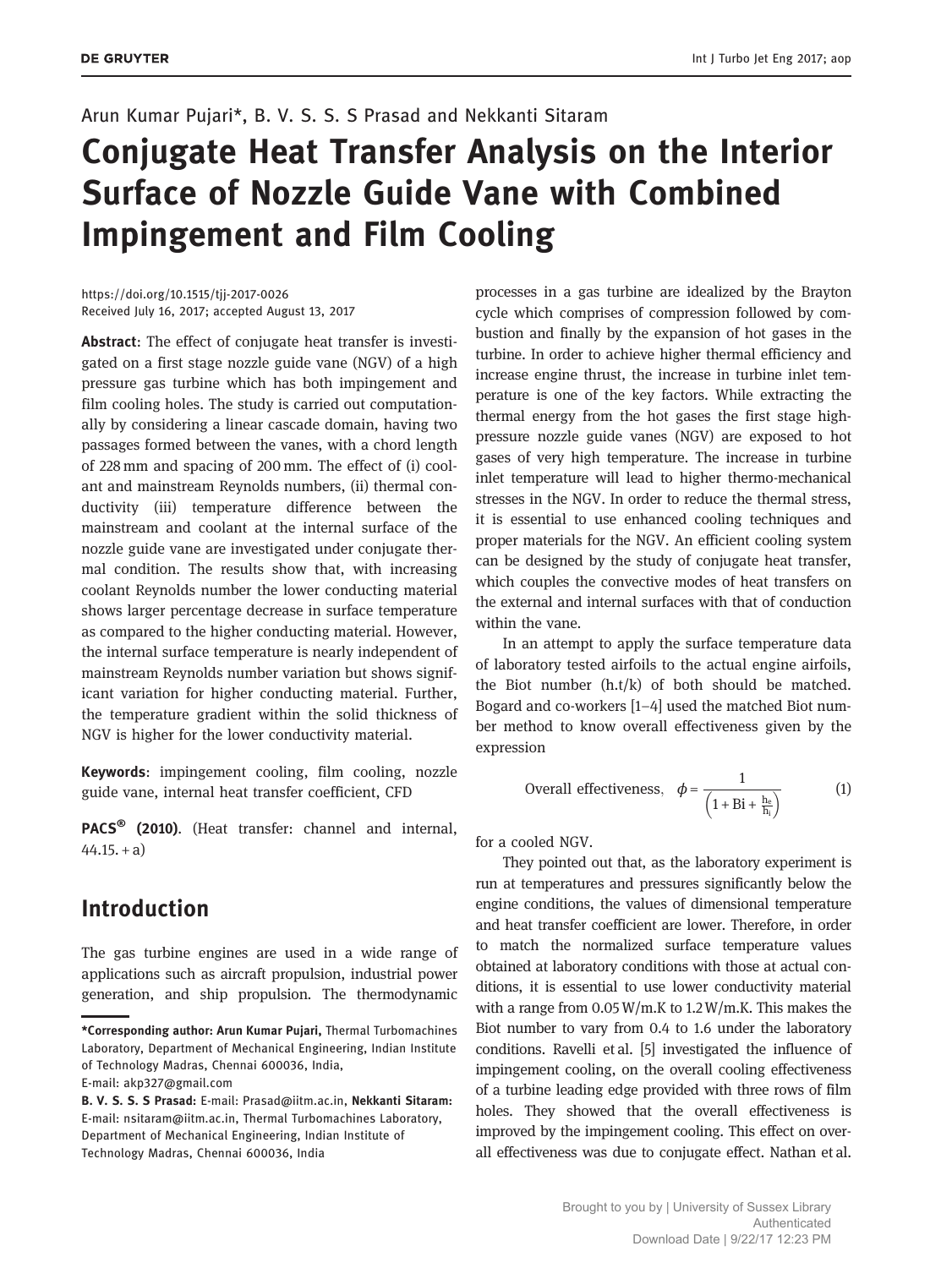[6] also reported the adiabatic and overall effectiveness on the leading edge of a turbine vane and identified the hot spots on the vane leading edge using the overall effectiveness distribution. Montomoli et al. [7] considered the impingement on a circular cylinder made of polycarbonate and stainless steel, in order to highlight the impact of conduction on coolant effectiveness. They found lower thermal gradients and uniform effectiveness distribution for higher conducting material and hence recommended the same for reducing the thermal stresses in the cylinder. Panda and Prasad [8] studied the effect of solid thermal conductivity on conjugate heat transfer from a flat plate with combined impingement and film cooling. Williams et al. [9] conducted experiments on the suction side of a vane, by using two materials  $(k = 0.048 \text{ W/m}$ .K and  $k = 1.1 \text{ W/m}$ .K) and reported that the internal impingement cooling influences the overall effectiveness significantly.

From the above conjugate heat transfer studies on the flat plate and the airfoil surfaces, it is clear that the overall effectiveness is influenced by internal cooling. However, none of the researchers addressed the effect of thermal conductivity under conjugate conditions, and when the external and internal Reynolds numbers are varied.

In view of these observations, present computational work is taken up to obtain the spanwise averaged internal surface temperature and Nusselt number distributions at different coolant and mainstream Reynolds numbers. Variations of temperature gradient within the vane are also presented. All the computations are carried out at laboratory conditions, so as to validate the methodology, with the available experimental data.

## Matched Biot number method

In a method similar to [4], the internal surface heat flux values can be expressed as

$$
q'' = h_i (T_i - T_c) = \frac{(T_m - T_c)}{\left(\frac{1}{hi} + \frac{t}{k} + \frac{1}{h_c}\right)}
$$
(2)

where  $T_i$  is the internal surface temperature and  $T_c$  is the coolant temperature.

The dimensionless temperature of the interior surface is given by

$$
\theta = \frac{(T_i - T_c)}{(T_m - T_c)} = \frac{1}{\left(1 + \frac{th_i}{k} + \frac{h_i}{h_e}\right)} = \frac{1}{\left(1 + Bi + \frac{h_i}{h_e}\right)}\tag{3}
$$

In the above expression the Biot number values are based on internal heat transfer coefficient. As the value of  $h_i/h_e$ is of the order unity, the value of thermal conductivity range needs to be from  $0.05 W/m$ .K to  $1.2 W/m$ .K and the corresponding Biot number from 0.4 to 1.6. These values ensure that the non-dimensional internal surface temperatures obtained from laboratory experiments are valid for engine conditions.

## Physical model

In order to carry out the conjugate heat transfer analysis, a two-dimensional cascade with a space chord ratio of 0.88 is considered as shown in Figure 1(a). The details of the cascade domain are presented in Table 1. The domain

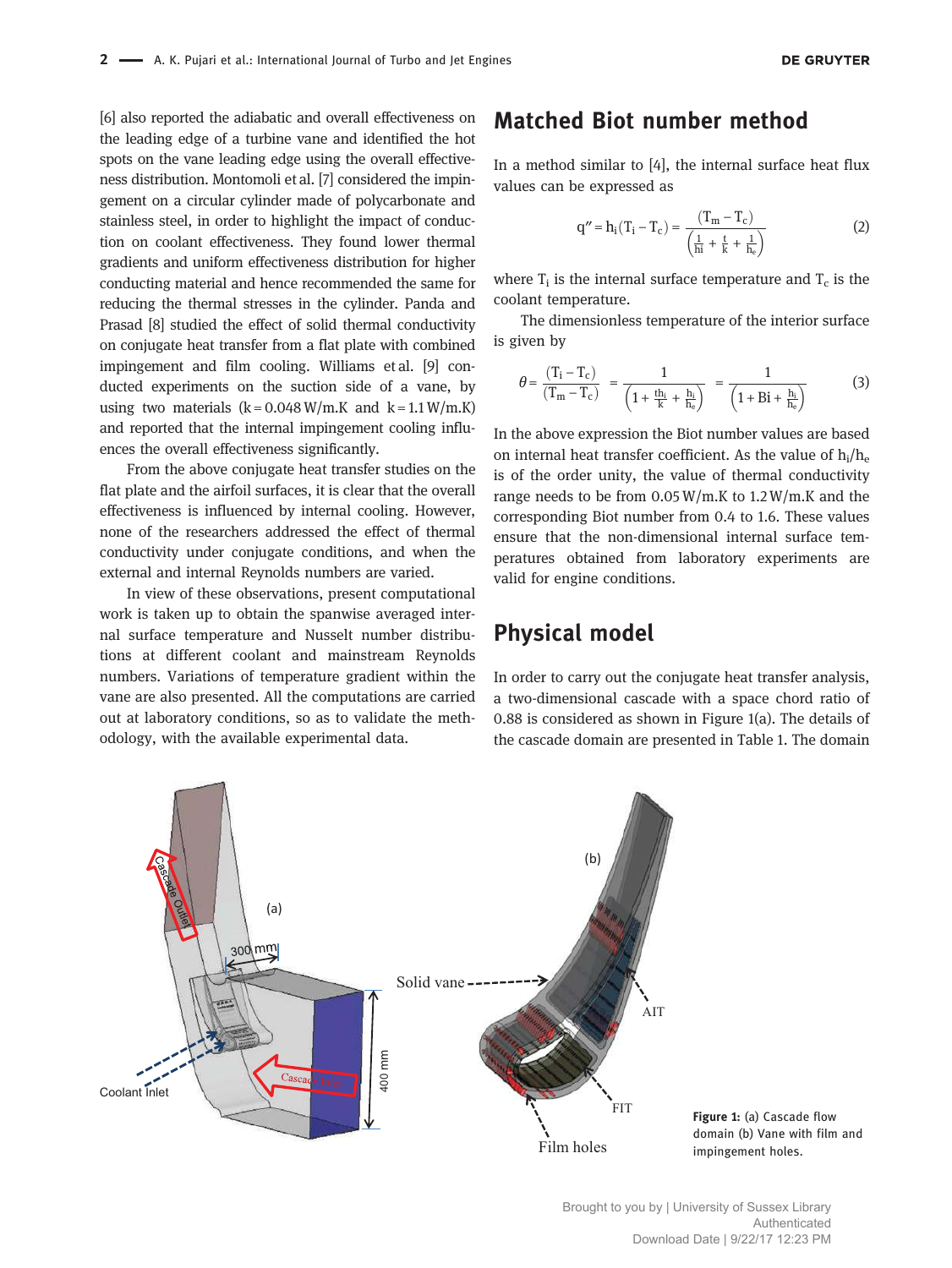| Span              | 800 mm     |
|-------------------|------------|
| Axial chord       | 133.7 mm   |
| Chord             | 228 mm     |
| Stagger angle     | $54^\circ$ |
| Aspect ratio      | 3.5        |
| Space-chord ratio | 0.88       |
|                   |            |

of study contains two flow paths: one is the mainstream, and the other is coolant. The mainstream flow path is through the external cascade vane surfaces, typical of a gas turbine NGV. The domain is extended to 1.5 chord length both upstream and downstream of the vanes for the purpose of computations. The NGV has a combined impingement and film cooling configuration as shown in Figure 1(b). The total surface of the NGV is divided into four regions namely: the leading edge region (LER), fillet region (FR), midspan region (MR) and trailing edge region (TER) as shown in Figure 2(a). The non-dimensional surface lengths: NDL = zero corresponds to stagnation point at the leading edge, + 1 corresponds to pressure surface and −1 corresponds to suction surface. The NGV is cooled internally by two jet impingement chambers. The front impingement chamber (FIT) is used to cool the leading region of the vane, whereas the midchord region of the vane is cooled by the aft impingement tube (AIT). The coolant impinges from both the suction side and pressure side holes (PSIH1 to PSIH 11 and SSIH 1 to SSIH 15) on the vane interior surface (Figure 2(b)). The coolant comes out through the film cooling holes (SS1 to SS6, SH, PS1 to PS6) at different regions as shown in Figure 2(c) and mixes with the mainstream.

# Computational methodology

To carry out the conjugate heat transfer study, the cascade domain is split into three different zones, out of which two are main-stream and coolant fluid zones and one is vane solid zone. Formulation of three-dimensional conjugate heat transfer problem is made with the following assumptions: (i) the fluid is incompressible (ii) the fluid properties are constant, (iii) radiation and natural convection are neglected, (iv) viscous heating is absent and (v) the flow is steady.

The governing equations used for simulation are the Reynolds averaged continuity, momentum and the energy equations along with the equations for modelling the turbulence quantities. Boundary conditions used for the present study are: no slip at the walls, cascade inlet as velocity inlet, coolant inlet as mass flow inlet, cascade outlet boundary condition as pressure outlet  $(P = P_{amb})$ . All thermal conditions at vane surface as conjugate,  $T_{solid} = T_{fluid}$  and  $k_s$  ( $\partial T_s / \partial y$ ) =  $k_f$  ( $\partial T_f / \partial y$ ). Periodic boundary condition is given at the top and bottom wall of the domain so as to generate an infinite cascade model.

Mesh is generated in both the fluid and solid zones by grid generating tool available in Ansys ICEM CFD code as shown in Figure 3(a). Both tetrahedral and quadrilateral elements are used to mesh the cascade domain. In order to bring down the  $y +$  value to be less than unity, very refined mesh is generated close to the vane surface by providing three-dimensional boundary layer type prismatic meshes as shown in Figure 3(b). The grid sensitivity study is carried out by



Brought to you by | University of Sussex Library Authenticated Download Date | 9/22/17 12:23 PM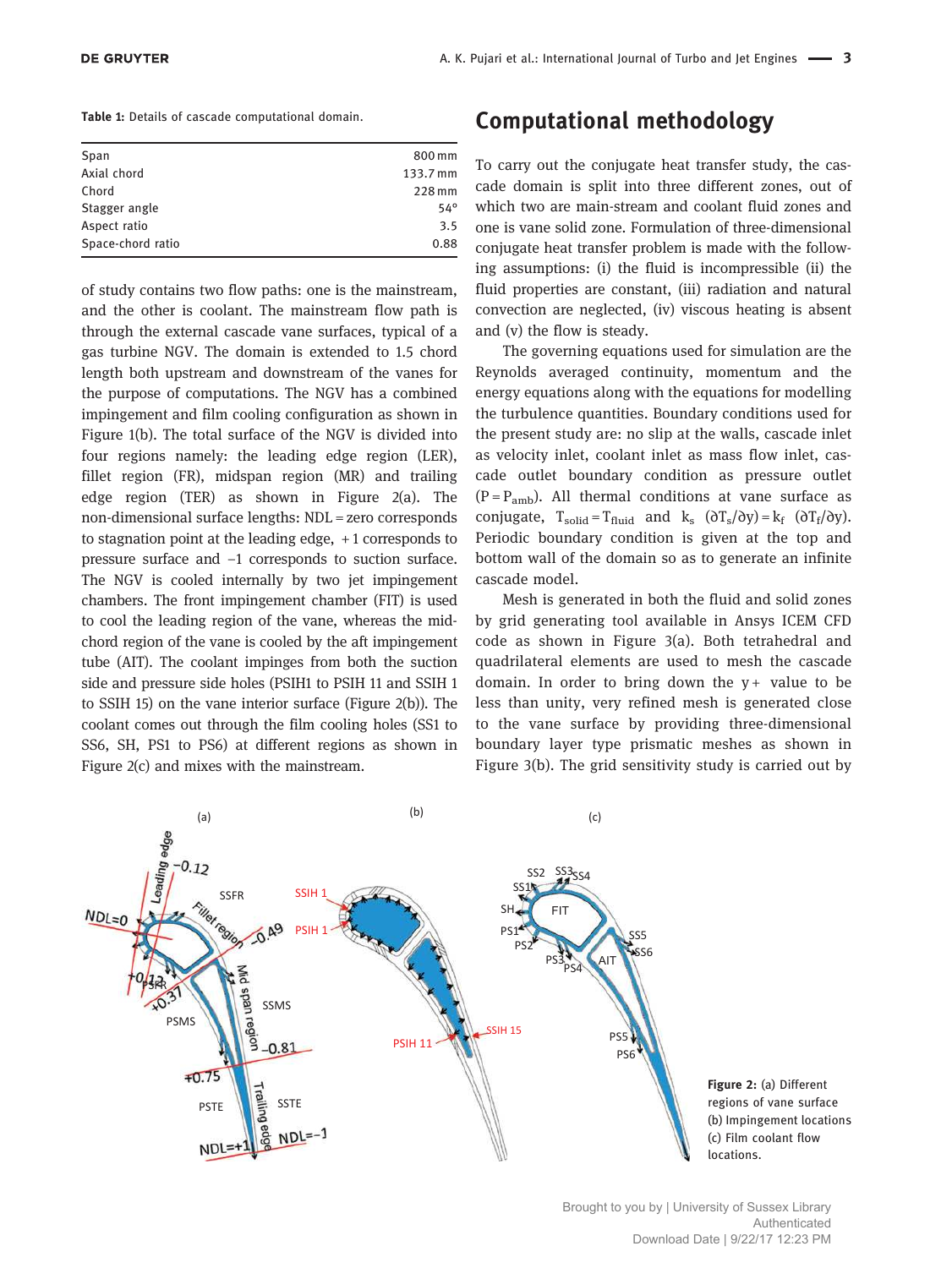

Figure 3: Details of the cascade flow domain and meshing (a) Flow domain meshing (b) Boundary layer mesh over the vane surface.

"grid convergence index" (GCI) method [10], to ensure consistency in the computational result. The GCI study is conducted with three meshes: coarse, medium and fine. The coarse mesh has approximately 8.8 million cells, and the wall  $y +$  is close to 2.1. The medium and fine meshes had cells close to 11.7 million and 13.8 million respectively, and their wall  $v + v$  values were improved to 0.8 and 0.5 respectively by further refining the near wall zones. The medium mesh is found to be optimum and adopted for the present computational model.

Governing equations are solved using a finite volume based FLUENT 14 solver from the ANSYS 14 package. The κ (turbulent kinetic energy)-ω (specific dissipation) SST model is adopted for turbulence modeling, and SIMPLE algorithm is used for pressure-velocity coupling. The second order upwind scheme is used for momentum, energy, κ and ω. The solution is considered to be converged when the maximum residual value is in the order of  $10^{-5}$  for continuity, and  $10^{-6}$  for the momentum, turbulence quantities and the energy equation. Further, the area weighted average temperature of the target surface is continuously monitored so that the variation remains within 0.1 % for 1000 consecutive iterations. More details

related to the experimental and computational methodology is provided in reference [11].

## Validation

Experiments were conducted in a cascade wind tunnel to obtain the internal surface temperature data at different regions of the vane internal surface. The typical nozzle guide vane used in the present computational study is fabricated using high-quality acrylic material and used as the central vane in the cascade. Liquid crystal thermography technique is used to obtain the internal surface temperature. The color change is recorded by using a high definition camcorder and later processed in MATLAB to obtain the surface temperature. In order to validate the mesh and model exactly same boundary conditions are maintained for both experiment and computation. A detailed uncertainty analysis is carried out to consider the conduction losses in the coolant pipe and it is observed that the temperature difference across the coolant pipe is as less as 0.2 K. Keeping these small variations in mind all the temperature data are presented in non-dimensional form so that the temperature profile remains independent of the coolant and mainstream temperature. The uncertainty in the local temperature measurement will not be affected drastically, as the data acquired through thermocouple and TLC, is same. A good correspondence is seen between the average non-dimensional temperature  $[θ = (T_i - T_c)/(T_m - T_c)]$  distribution along the different region of the surface under study. A Maximum error of 8 % is observed between the experimental and computational data, as shown in Figure 4. More details related to the experimental procedure and results of validation are presented in reference [11].

## Results and discussion

The minimum coolant flow rate at which the mainstream ingestion (at a Reynolds number of  $7.2 \times 10^5$ ) can be prevented is found to be 0.0015 kg/s through AIT, with a corresponding Reynolds number of  $Re<sub>AIT</sub> = 44,737$ ; and 0.006 kg/s through FIT, i.e.  $Re_{\text{FIT}} = 17,894$ . The coolant flow rate is further increased to 1.2 and 1.5 times, to investigate the effect of coolant flow rate on vane internal surface temperature distribution and Nusselt number (hl/k) distributions. Similarly the effect of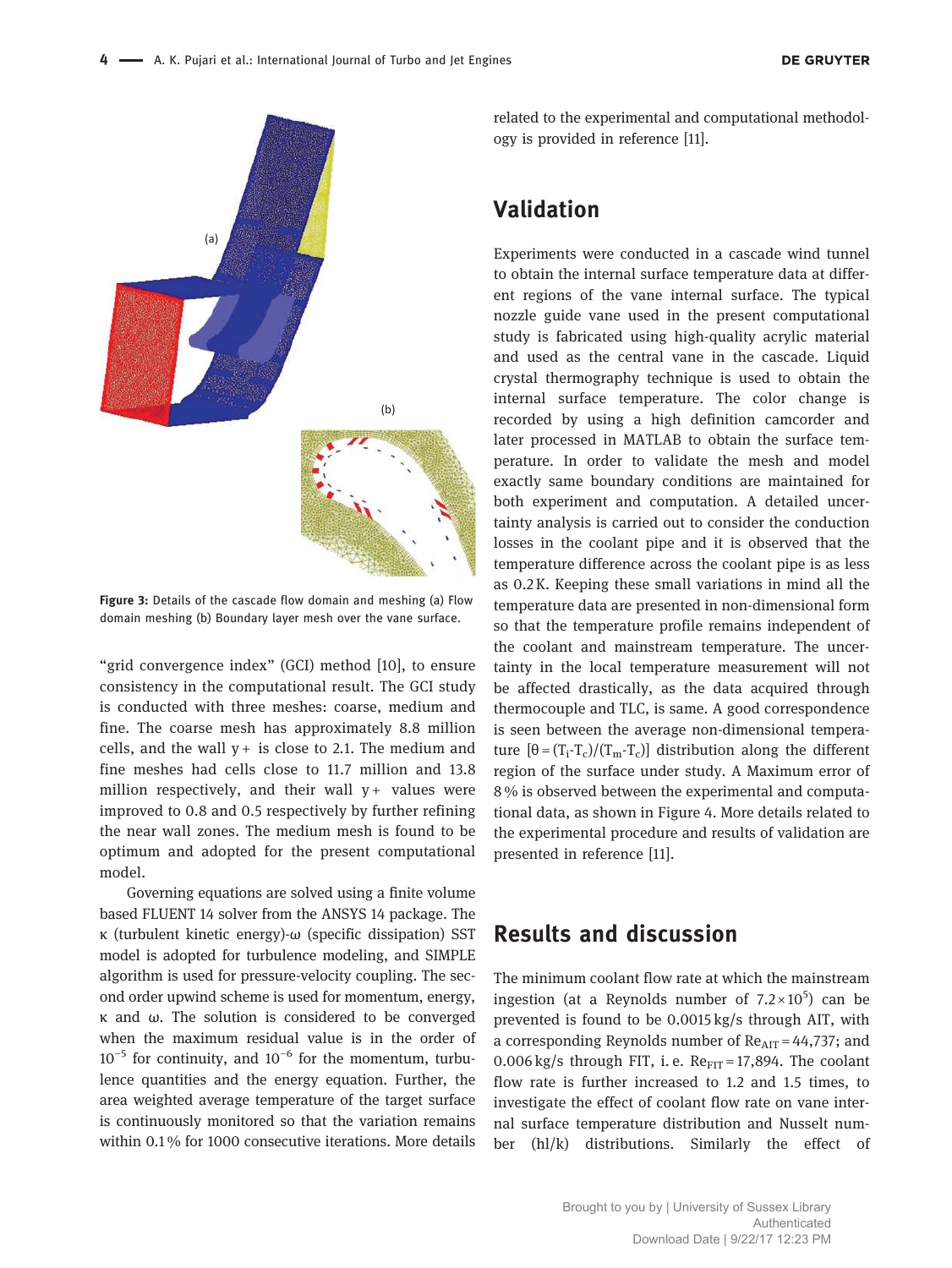

Figure 4: (a) Different regions of the vane surface (b) Experimental validation of present computational model at mainstream Reynolds number of  $1.44 \times 10^5$ .

mainstream Reynolds number is studied, at constant AIT and FIT coolant Reynolds numbers of 74,561 and 26,842 respectively. The mainstream Reynold number (ρ.Vm.C/ μ) is calculated by considering the vane chord length as characteristic length whereas the coolant Reynolds number ( $ρ$ .Vc.D/ $μ$ ) is calculated based on the coolant pipe diameter.

The effect of mainstream to coolant temperature difference ranging from 50.8 to 64.4 K, on the dimensional and non-dimensional temperature profile is also investigated. Note that the values of (Tc/Tm) ratio are maintained here according to Han et al. [12]. All the above investigations are carried out to determine the internal surface temperature distribution, with conjugate thermal conditions for three vane materials having conductivity values of 0.048, 0.2 and 1.1 W/m.K. The details of these variations are presented in Table 2. The temperatures in all figures are spanwise averaged values.

Table 2: Details of the parametric variations.

| Material<br>conductivity<br>(W/m.K) | Flow rate in<br>AIT |              | $Re_{\text{diff}}$ Flow rate in<br><b>FIT</b> | Coolant<br>Re <sub>FIT</sub> |
|-------------------------------------|---------------------|--------------|-----------------------------------------------|------------------------------|
| 1.1                                 |                     | 0.015 44.737 | 0.006                                         | 17.894                       |
|                                     |                     | 0.018 53.684 | 0.0072                                        | 21,473                       |
|                                     |                     | 0.025 74,561 | 0.009                                         | 26,842                       |

| Mainstream Reynolds number |
|----------------------------|
| $4.8 \times 10^{5}$        |
| $6.04 \times 10^{5}$       |
| $7.2 \times 10^{5}$        |
|                            |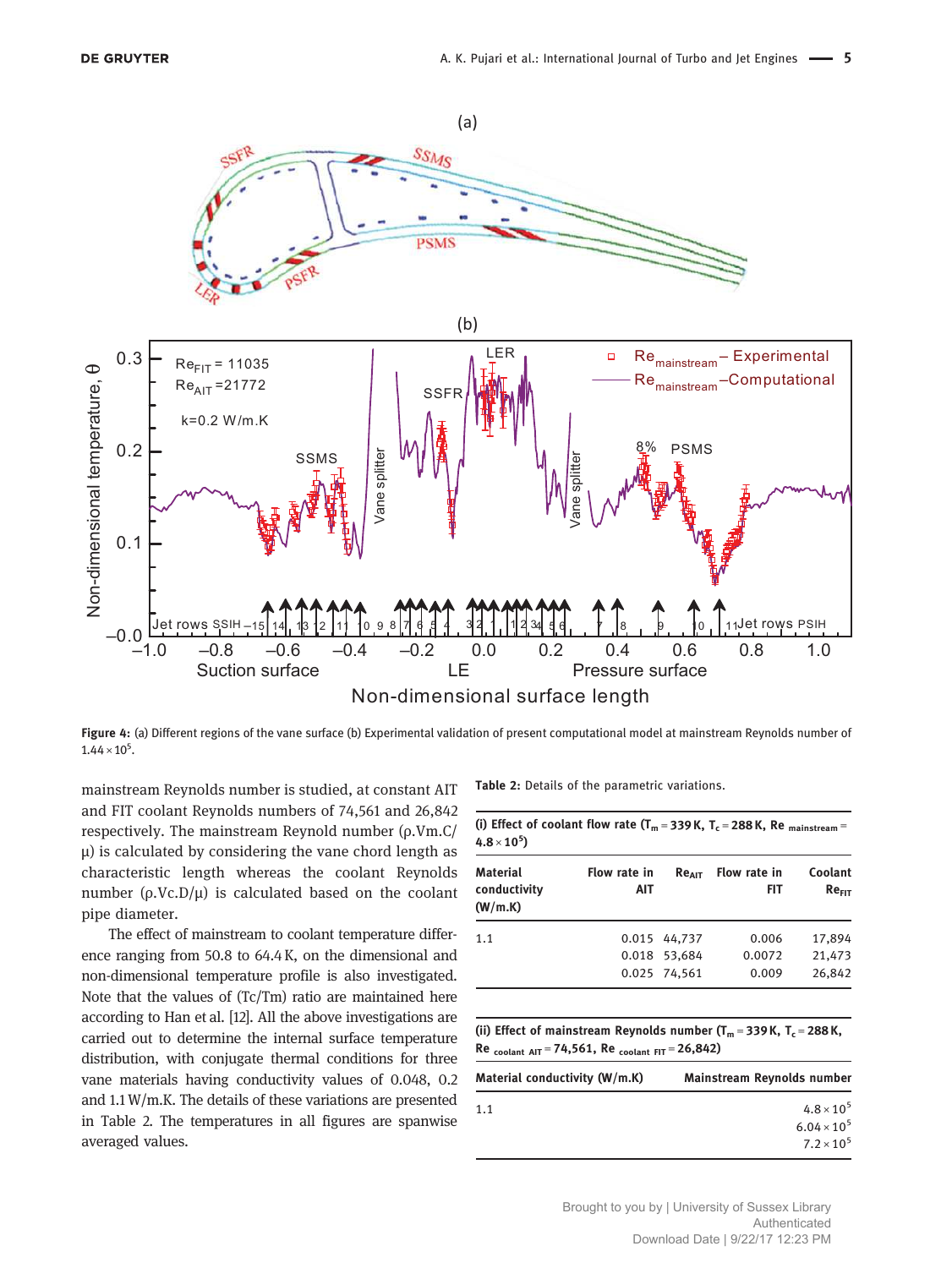| (iii) Effect of temperature difference for the chosen materials          |
|--------------------------------------------------------------------------|
| (Re mainstream = $4.8 \times 10^5$ , Re coolant AIT = 74,561, Re coolant |
| $_{FIT}$ = 26,842)                                                       |

| <b>Material</b><br>conductivity<br>(W/m.K) | Coolant<br>Temperature (K) | Temperature (K) difference (K) | Mainstream Temperature |
|--------------------------------------------|----------------------------|--------------------------------|------------------------|
| 1.1                                        | 254                        | 304.8                          | 50.8                   |
|                                            | 288                        | 345.6                          | 57.6                   |
|                                            | 322                        | 386.4                          | 64.4                   |

| (iv) Effect of conductivity $(T_m = 339 \text{ K}, T_c = 288 \text{ K})$ |                                |                       |                                       |                              |                          |
|--------------------------------------------------------------------------|--------------------------------|-----------------------|---------------------------------------|------------------------------|--------------------------|
| <b>Material</b><br>conductivity<br>(W/m.K)                               | Mass flow<br>in AIT<br>Chamber | Coolant<br>$Re_{AIT}$ | <b>Mass flow</b><br>in FIT<br>Chamber | Coolant<br>Re <sub>FIT</sub> | Re <sub>mainstream</sub> |
| 0.048                                                                    | 0.015                          | 44,737                | 0.006                                 | 17,894                       | $4.8 \times 10^{5}$      |
|                                                                          | 0.025                          | 74.561                | 0.009                                 | 26,842                       | $7.2 \times 10^5$        |
| 0.2                                                                      | 0.015                          | 44,737                | 0.006                                 | 17,894                       | $4.8 \times 10^{5}$      |
| 1.1                                                                      | 0.015                          | 44,737                | 0.006                                 | 17,894                       | $4.8 \times 10^{5}$      |
|                                                                          | 0.025                          | 74.561                | 0.009                                 | 26,842                       | $7.2 \times 10^5$        |

## Effect of coolant flow Reynolds number on internal surface temperature

The effect of coolant mass flow rate on the spanwise averaged vane internal temperature variations are shown in Figure 5. In general, the internal surface temperature distribution shows maximum temperature at the leading edge and it starts decreasing towards the trailing edge region. Continuous peaks and valleys are observed due to jet impingement effect. The temperature value shows a drop because of higher impingement velocity, along a particular jet row. Between any two impinging jet rows, the peak temperature is observed where the coolant velocity is minimum. Due to the presence of vane splitter, which separates the FIT and AIT chambers, a gap exists in the plot. With the increase in the coolant Reynolds number, the internal surface temperature decreases. However, the decrease in surface temperature is not uniform in all the regions of the interior vane surface. In order to get a quantitative idea, the surface averaged temperature values along the different region of the vane internal surface, are presented in Table 3. It is found that the leading edge region shows the least percentage decrease in the internal surface temperature, whereas the pressure surface trailing edge region shows maximum decrease in surface temperature.

#### Effect of coolant flow Reynolds number on internal surface Nusselt numbers

The effect of coolant flow Reynolds number on spanwise averaged Nusselt number is shown in Figure 6. In general,



Figure 5: Effect of coolant flow rate on non-dimensional surface temperature distribution.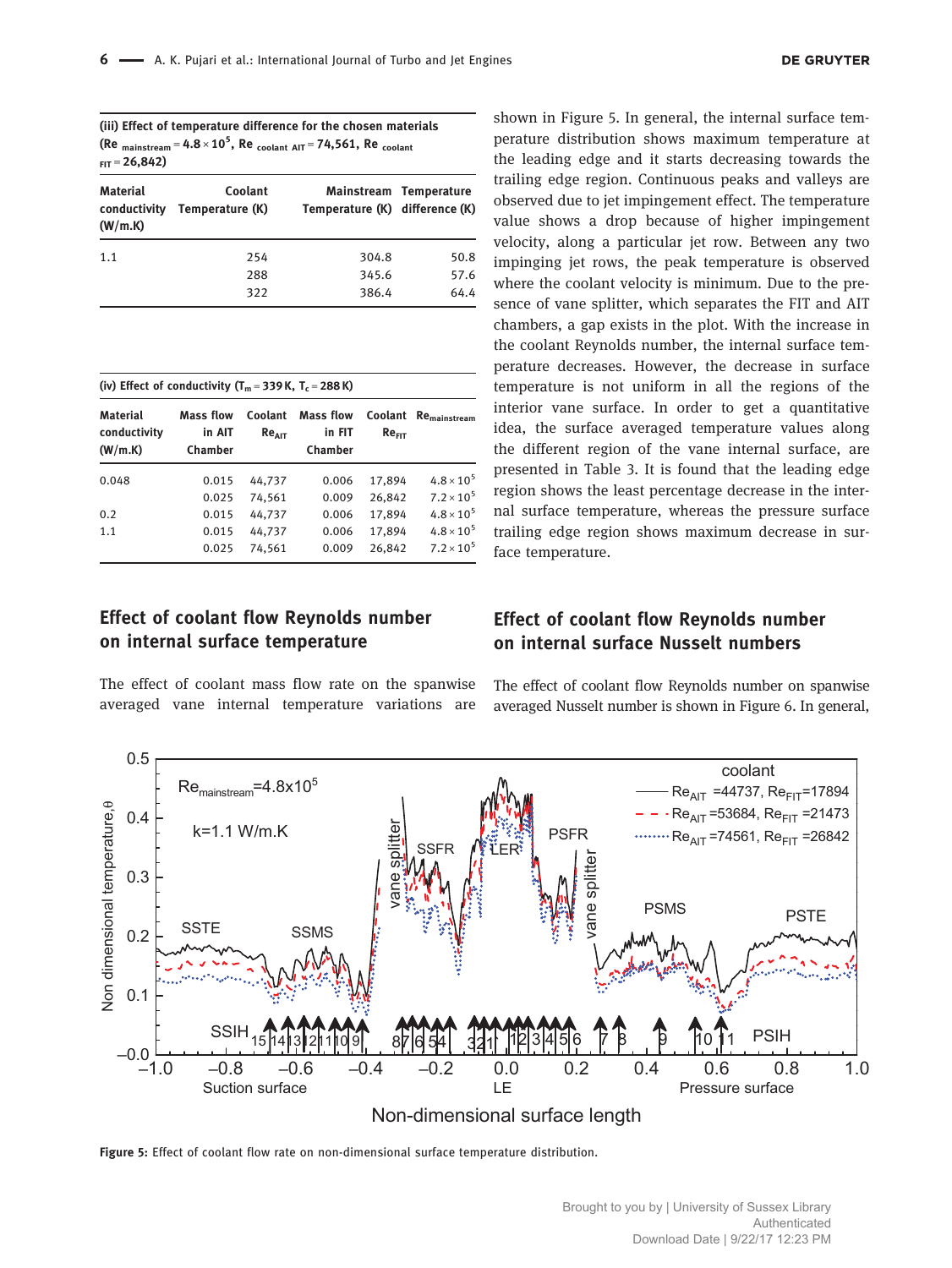| <b>Regions</b><br><b>NDL</b> |                    |                                            |                                            | $k = 1.1 W/m.K$                         |                               | <b>Percentage variation</b>   |
|------------------------------|--------------------|--------------------------------------------|--------------------------------------------|-----------------------------------------|-------------------------------|-------------------------------|
|                              |                    |                                            | Non-dimensional temperature                |                                         | $Re_{AIT}$ = 44,737 to 53,684 | $Re_{AIT}$ = 44,737 to 74,561 |
|                              |                    | $Re_{AIT} = 44,737$<br>$Re_{FIT} = 17,894$ | $Re_{AIT} = 53,684$<br>$Re_{FIT} = 21,473$ | $Re_{AIT} = 74,561$<br>$ReFIT - 26,842$ | $Re_{FIT}$ 17,894 to 21,473   | $Re_{FIT}$ 17,894 to 26,842   |
| <b>PSTE</b>                  | $0.75$ to 1        | 0.194                                      | 0.156                                      | 0.137                                   | 19.24                         | 29.37                         |
| PS MS                        | 0.37 to 0.75       | 0.166                                      | 0.131                                      | 0.122                                   | 21.11                         | 26.60                         |
| <b>PSFR</b>                  | 0.12 to 0.37       | 0.280                                      | 0.262                                      | 0.243                                   | 6.58                          | 13.28                         |
| LE.                          | $-0.12$ to 0.12    | 0.433                                      | 0.411                                      | 0.379                                   | 4.97                          | 12.40                         |
| <b>SSFR</b>                  | $-0.12$ to $-0.49$ | 0.302                                      | 0.275                                      | 0.233                                   | 8.89                          | 22.92                         |
| SS MS                        | $-0.54$ to $-0.81$ | 0.153                                      | 0.136                                      | 0.112                                   | 11.58                         | 26.75                         |
| <b>SSTE</b>                  | $-0.81$ to $-1$    | 0.175                                      | 0.151                                      | 0.127                                   | 13.39                         | 27.24                         |

Table 3: Effect of coolant flow Reynolds number, on surface average temperature along different regions of the NGV.



Figure 6: Effect of coolant flow rate on spanwise averaged Nusselt number distributions.

Nusselt number peaks are noticed at the jet impingement regions. Between two jet rows in the wall jet region, a large drop in Nusselt number is observed as the coolant velocity is low. Nusselt number shows lower values at the leading edge region (LER) and fillet region of the suction and pressure surfaces (SSFR and PSFR) than at the mid-span section. It is because the flow rate through the FIT chamber is lower than that through the AIT chamber. The FIT chamber coolant flow is kept low to prevent jet lift off near the leading edge region. In the trailing edge region, the Nusselt number distribution shows lower value compared to other regions. The Nusselt number distribution remains uniform in the trailing edge region as it is convection cooled and has no impinging jets. As the coolant flow

rate is increased (1.2 times and 1.5 times) from the minimum flow rate, the spanwise averaged Nusselt number increases along each jet row. The midspan region of the suction surface shows seven peaks in Nusselt number distribution along the seven jet rows (SSIH 8 to 15) facing the suction surface. Similarly, the pressure surface shows five such peaks in Nusselt number. The average Nusselt number along the midspan region pressure surface shows higher peak value along jet row PSIH11 and on the suction surface midspan region along the jet row SSIH7. This is because of (i) higher impinging velocity along these impingement holes, which in turn is due to provision of convergent section of the AIT chamber, and (ii) presence of the row of film holes near the impinging jet.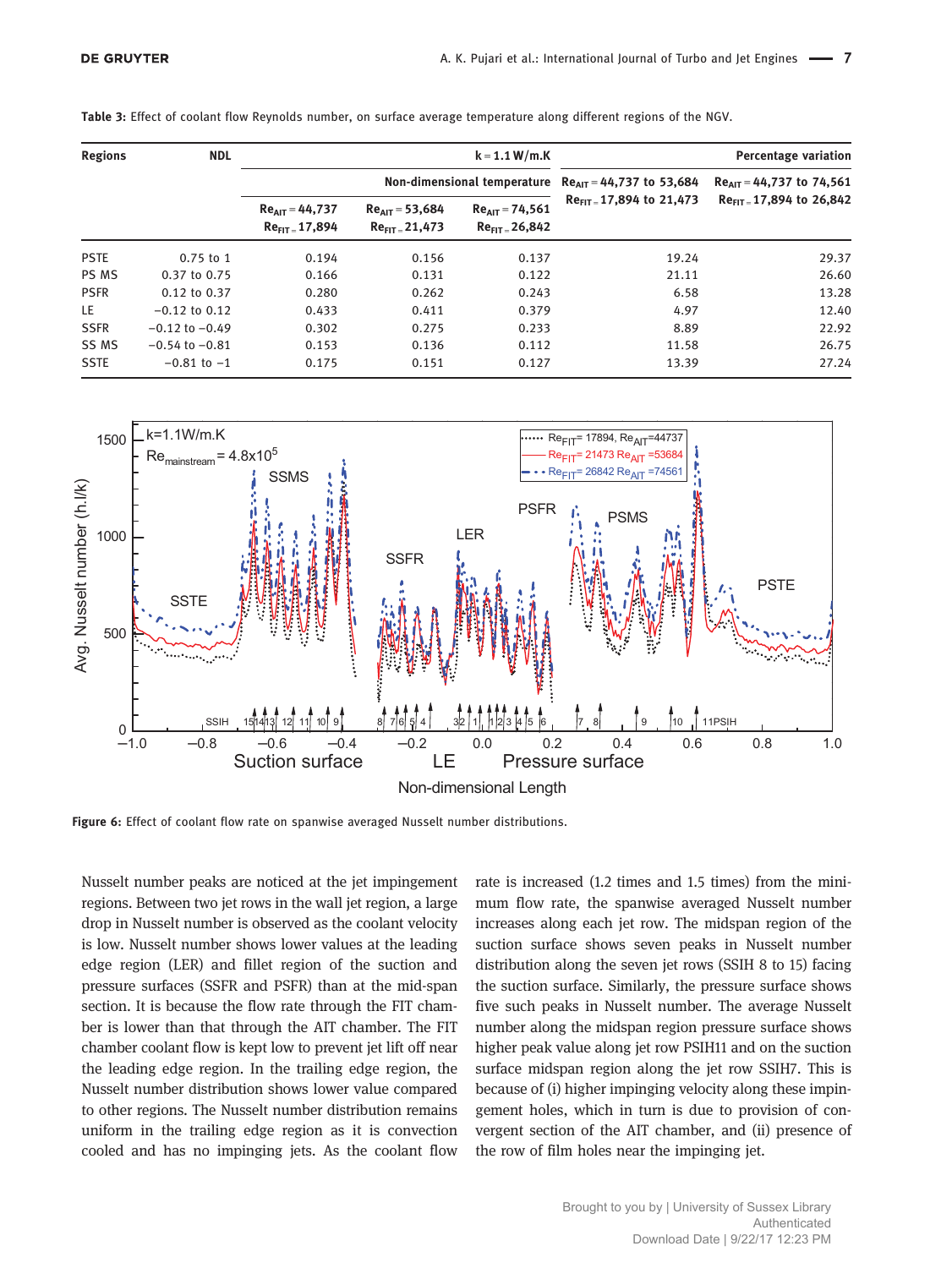#### Effect of coolant Reynolds number on vane temperature

The conduction within the solid NGV varies differently from leading edge to trailing edge. To understand this effect, the mainstream and coolant temperature distributions (Figure 7) are presented in the plane cut along the chord at the centre of the NGV. In the chosen plane, the film hole SH, SS4, SS6, PS2, and PS6 are noticeable. When the coolant Reynolds number is increased, the film coolant comes out of the film holes with higher velocity from the film hole SH. The coolant, after effusing out from the film hole, tend to move towards the suction surface because of the influence of adjacent film coolant coming from other film holes along the same row. The film hole row (SH) at stagnation zone is spanwise inclined from zero to 55° that forces the coolant to effuse out with different flow angle and velocity. When the coolant flow Reynolds number is increased from 21,473 to 26,842 in the FIT chamber, jet liftoff is caused at the film hole PS2. It creates an adverse effect on the external and internal surface temperature distributions. As seen in the pressure surface fillet region (PSFR), with the increase in FIT flow rate, the surface is exposed more to hot mainstream flow. As the coolant distribution over the vane external surface is uneven, the temperature within the vane solid changes in different regions. This is evident from Figure 8. Among different regions of the vane internal surfaces, the mainstream heat

conduction is more prominent in the leading edge region compared to all other regions. A sharp change in trailing edge region temperature is observed with increase in coolant flow rate. Between the pressure surface and suction surface, the pressure surface is more influenced by the mainstream. At maximum coolant flow Reynolds number, the internal side of NGV shows lower temperature throughout the NGV. It is indicated by blue patches.

#### Effect of mainstream Reynolds number on internal surface temperature

The internal surface temperature distribution shows sensitivity to mainstream Reynolds number variation, as indicated in Figure 9. The variation of average surface temperature along different regions of the NGV, with changing mainstream Reynolds number, is presented in Table 4. The internal side of leading edge region shows maximum temperature, which indicates maximum mainstream heat conduction and decrease in film coolant effectiveness on the external surface. However, the percentage increase in average surface temperature indicates a less increase in surface temperature at the leading edge when the mainstream Reynolds number is changed. The pressure surface midspan region shows an increase of 39 % in the averaged surface temperature, when mainstream Reynolds number is changed from  $Re = 4.8 \times 10^5$  to



Figure 7: Temperature contours showing the effect of coolant Reynolds number on film coolant distributions at the center plane.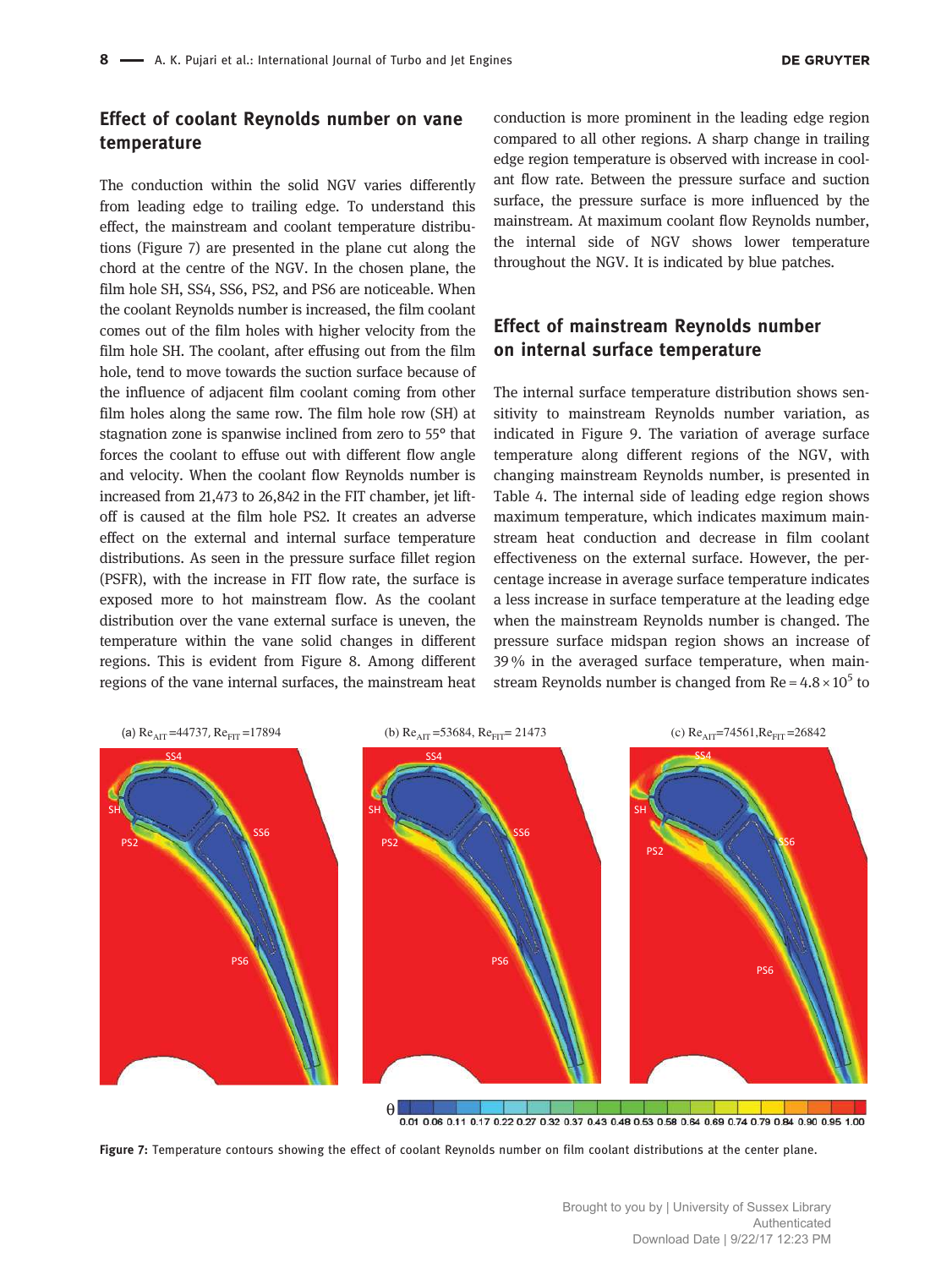

Figure 8: Effect of coolant Reynolds number within vane solid thickness for  $k = 1.1 W/m.K$ .



Figure 9: Effect of mainstream Reynolds number on non-dimensional temperature.

| Table 4: Effect of mainstream Reynolds number on average non-dimensional temperature. |  |  |  |  |
|---------------------------------------------------------------------------------------|--|--|--|--|
|---------------------------------------------------------------------------------------|--|--|--|--|

| <b>Regions</b> | <b>NDL</b>         |                        |                         | $k = 1.1 W/m.K$             |                                                                                          | Percentage variation in non-dimensional temperature |
|----------------|--------------------|------------------------|-------------------------|-----------------------------|------------------------------------------------------------------------------------------|-----------------------------------------------------|
|                |                    |                        |                         | Non-dimensional temperature |                                                                                          |                                                     |
|                |                    | $Re = 4.8 \times 10^5$ | $Re = 6.04 \times 10^5$ | $Re = 7.2 \times 10^5$      | $Re = 4.8 \times 10^5$ to $6.04 \times 10^5$ Re = $4.8 \times 10^5$ to $7.2 \times 10^5$ |                                                     |
| <b>PSTE</b>    | $0.75$ to 1        | 0.137                  | 0.144                   | 0.171                       | 5.06                                                                                     | 24.88                                               |
| PS MS          | 0.37 to 0.75       | 0.122                  | 0.131                   | 0.169                       | 7.70                                                                                     | 39.26                                               |
| <b>PSFR</b>    | $0.12$ to $0.37$   | 0.243                  | 0.251                   | 0.260                       | 3.27                                                                                     | 6.74                                                |
| LE.            | $-0.12$ to 0.12    | 0.379                  | 0.392                   | 0.396                       | 3.45                                                                                     | 4.50                                                |
| <b>SSFR</b>    | $-0.12$ to $-0.49$ | 0.233                  | 0.255                   | 0.260                       | 9.26                                                                                     | 11.43                                               |
| SS MS          | $-0.54$ to $-0.81$ | 0.112                  | 0.117                   | 0.129                       | 4.40                                                                                     | 15.06                                               |
| <b>SSTE</b>    | $-0.81$ to $-1$    | 0.127                  | 0.141                   | 0.150                       | 11.08                                                                                    | 17.80                                               |

Brought to you by | University of Sussex Library Authenticated Download Date | 9/22/17 12:23 PM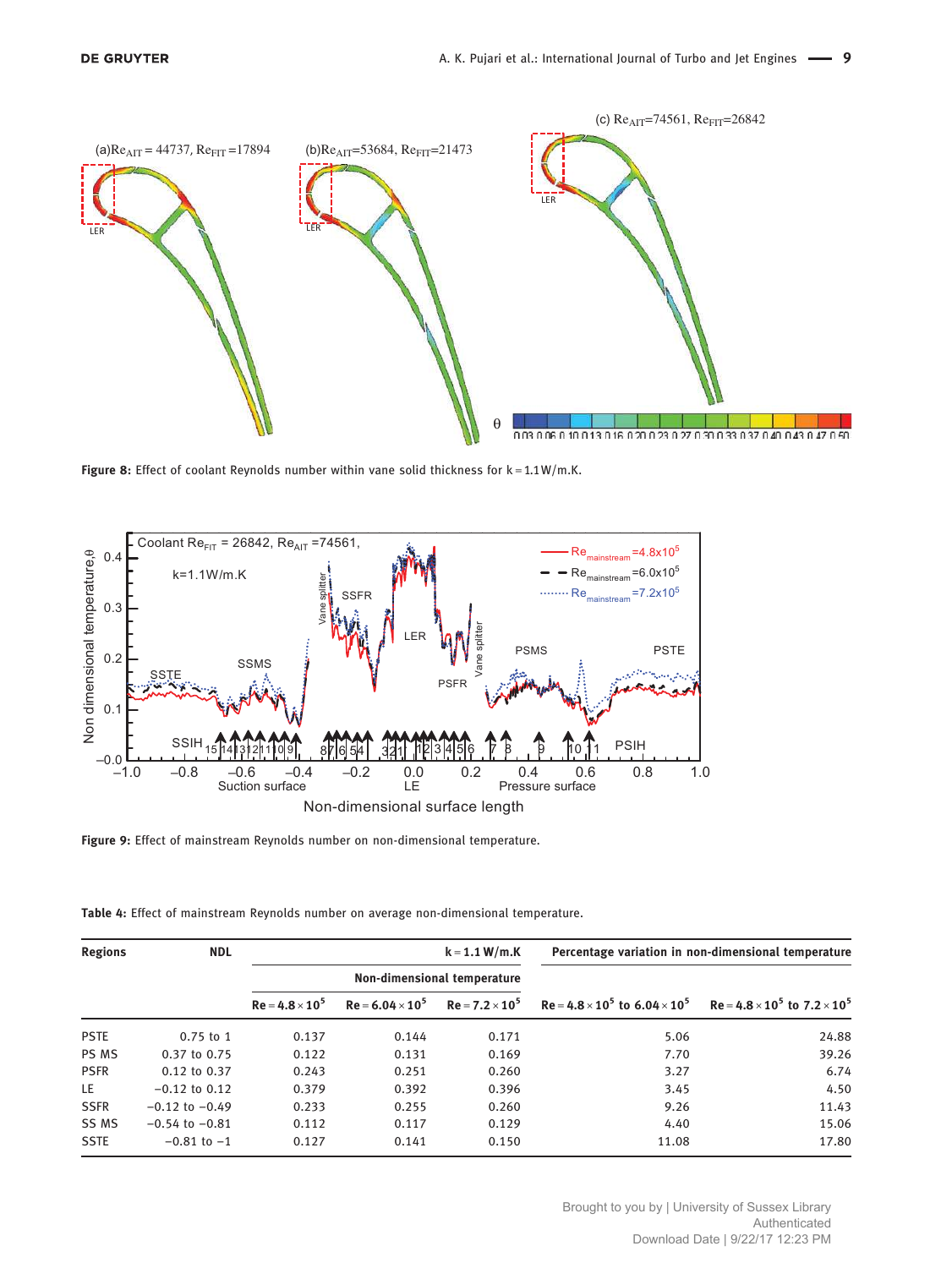$Re = 7.2 \times 10^5$ . Similar variations are also observed near the suction surface fillet region, at  $Re = 6.04 \times 10^5$  and  $Re = 7.2 \times 10^5$ . The trailing edge region shows highest percentage increase, in internal surface temperature.

#### Effect of mainstream Reynolds number on vane temperature

The heat conduction within the solid is affected by the mainstream Reynolds number because the film coolant distribution varies from the leading edge to trailing edge. To analyse these effects, a plane is cut in the chord-wise direction at the centre of the NGV of the vane. In this plane, the effect of increasing mainstream Reynolds number on film coolant distribution is presented as shown in Figure 10. The film coolant distribution in the chosen plane indicates that for all three mainstream Reynolds number the suction surface is better cooled compared to the pressure side. The lower pressure on the suction side of the vane leads to a higher thickness of film coolant distribution which helps in increasing the external effectiveness and decreasing the internal temperature. However, on the pressure side, reduced thickness of the film is observed for the minimum Reynolds number  $(Re = 4.8 \times 10^5)$  case. As Reynolds number increases the film thickness decreases on both the pressure and suction sides of the vane. The film coolant from the leading edge centre hole (SH), after effusing out, tends to move towards the suction side. This results in exposing the lower half of the leading edge (pressure side) directly to the mainstream. This behaviour is noticed for all three main-stream Reynolds numbers. The jet lift-off from the film hole PS2 is suppressed at the mainstream Reynolds number,  $Re = 7.2 \times 10^5$ . Further, it gives better film coolant distribution near the pressure surface fillet region, which in turn reduces the internal surface temperature.

In Figure 11, the variation of heat conduction within the solid for the three mainstream Reynolds number is presented. It is observed that the heat conduction phenomenon varies from leading edge region to trailing edge region, due to uneven coolant distribution at different Reynolds number. The leading edge region (LER) is directly exposed to mainstream, due to the jet lift-off phenomena. Therefore, higher temperature is expected in this region. However, at higher Reynolds number the external effectiveness increases due to reduction in the effect of jet lift-off. Similarly, near the suction surface fillet region (SSFR) lower internal surface temperature is observed, when the mainstream Reynolds number increased to  $Re = 6.04 \times 10^5$ . This is due to a reduction in jet lift-off from the film hole SS4, which causes better film coolant distribution. When the mainstream Reynolds number is further increased to  $7.2 \times 10^5$ , the midspan region of pressure and suction surfaces shows better uniformity in temperature distribution.



Figure 10: Temperature contours showing the effect of mainstream Reynolds number on film coolant distributions at the centre plane.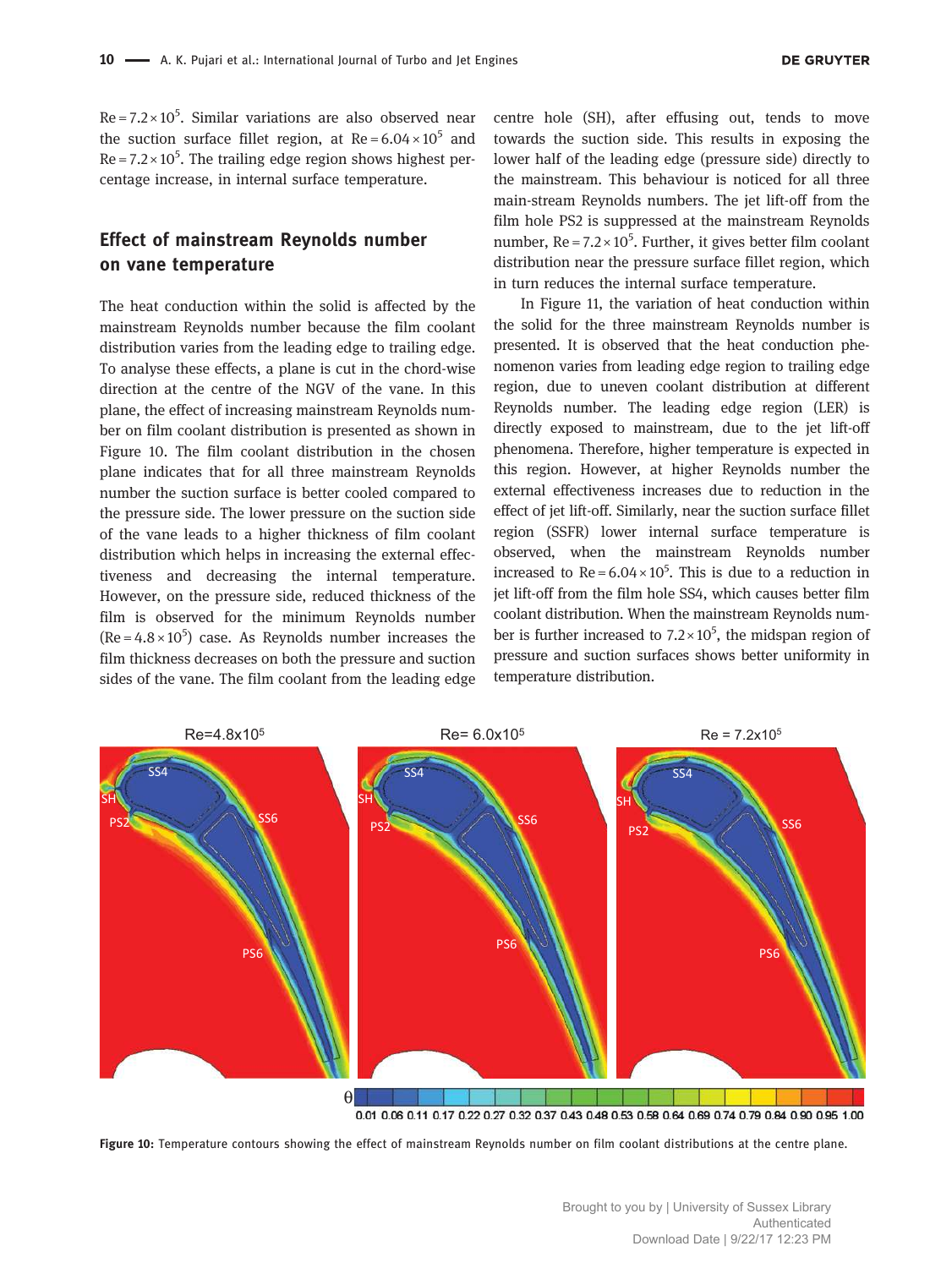

Figure 11: Effect of mainstream Reynolds number within vane solid thickness for  $k = 1.1 W/m$ .K.

## Effect of mainstream to coolant temperature difference

The mainstream and coolant temperatures are changed systematically with temperature differences of 50.8 K, 57.6 K, and 64.4 K, to understand the behaviour of temperature distributions. The dimensional internal surface temperature distribution is presented in Figure 12. Considerable difference in dimensional internal surface temperature is observed as the coolant and mainstream



Figure 12: Dimensional temperature profile with changing mainstream and coolant temperature.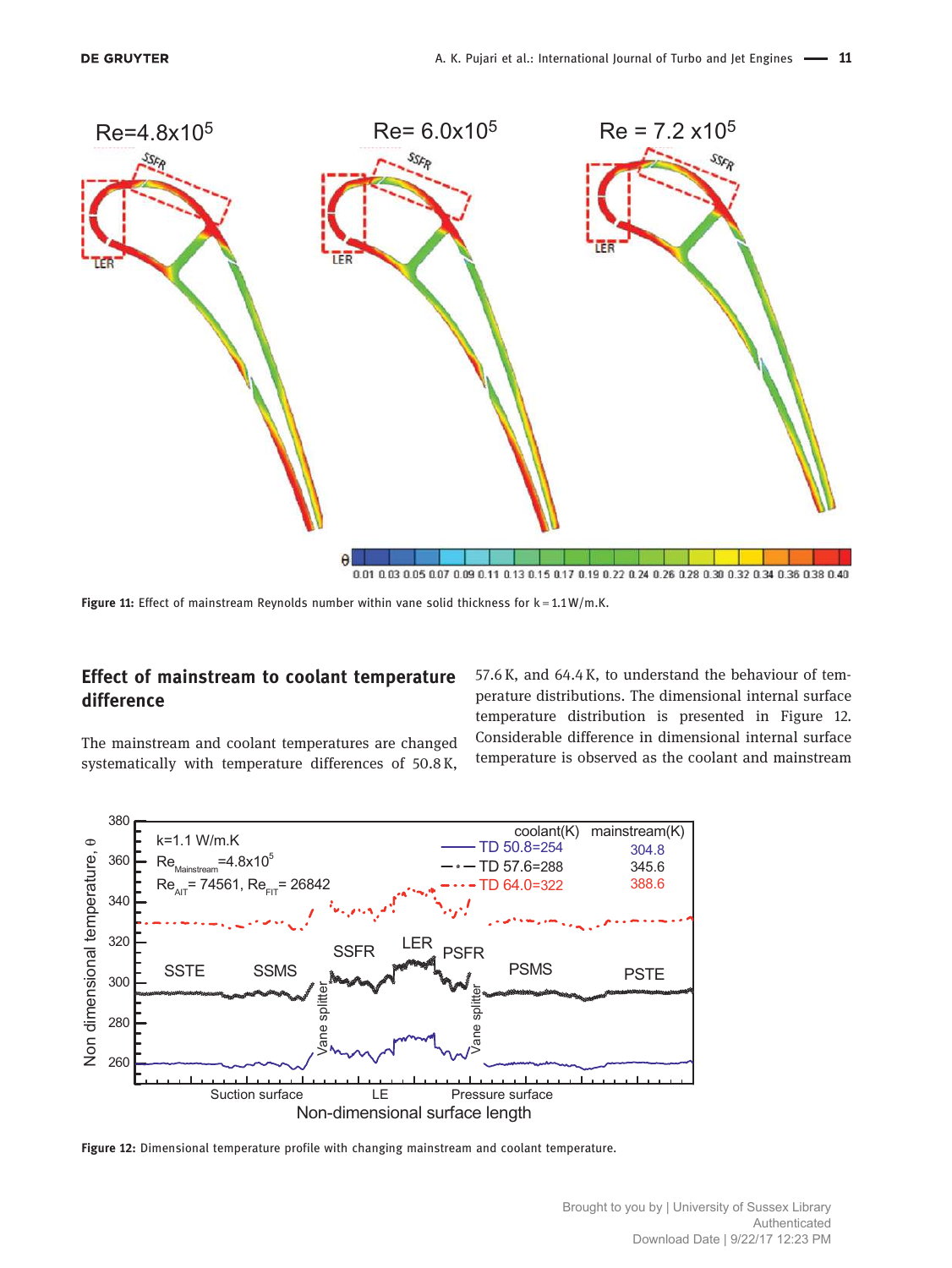

Figure 13: Non- dimensional temperature profile with changing mainstream and coolant temperature.

are maintained at different temperatures. The nondimensional surface temperature profiles for the three materials are presented in Figure 13. It is noticed that, though the temperature difference is changed, the nondimensional temperature lines fall on each other. It indicates that the variation in the mainstream to coolant temperature does not affect the non-dimensional temperature distribution. As the non-dimensional temperature profiles remain independent of the coolant and mainstream temperature changes, it is concluded that the results of the scaled up model apply to the prototype as well.

#### Effect of vane conductivity on internal surface temperature

Figure 14 shows the internal surface temperature distributions for the three materials where both mainstream  $(4.8 \times 10^5)$  and coolant Reynolds number (Re<sub>AIT</sub> = 44,737) and  $Re_{FIT} = 17,894$ ) are kept constant. The higher conductivity material shows higher internal surface temperature. Considering that for given material conductivity the ratio between maximum temperatures to minimum temperature indicates the temperature gradient which exists on the surface, the gradient is higher for the



Figure 14: Effect of conductivity on non-dimensional surface temperature distribution.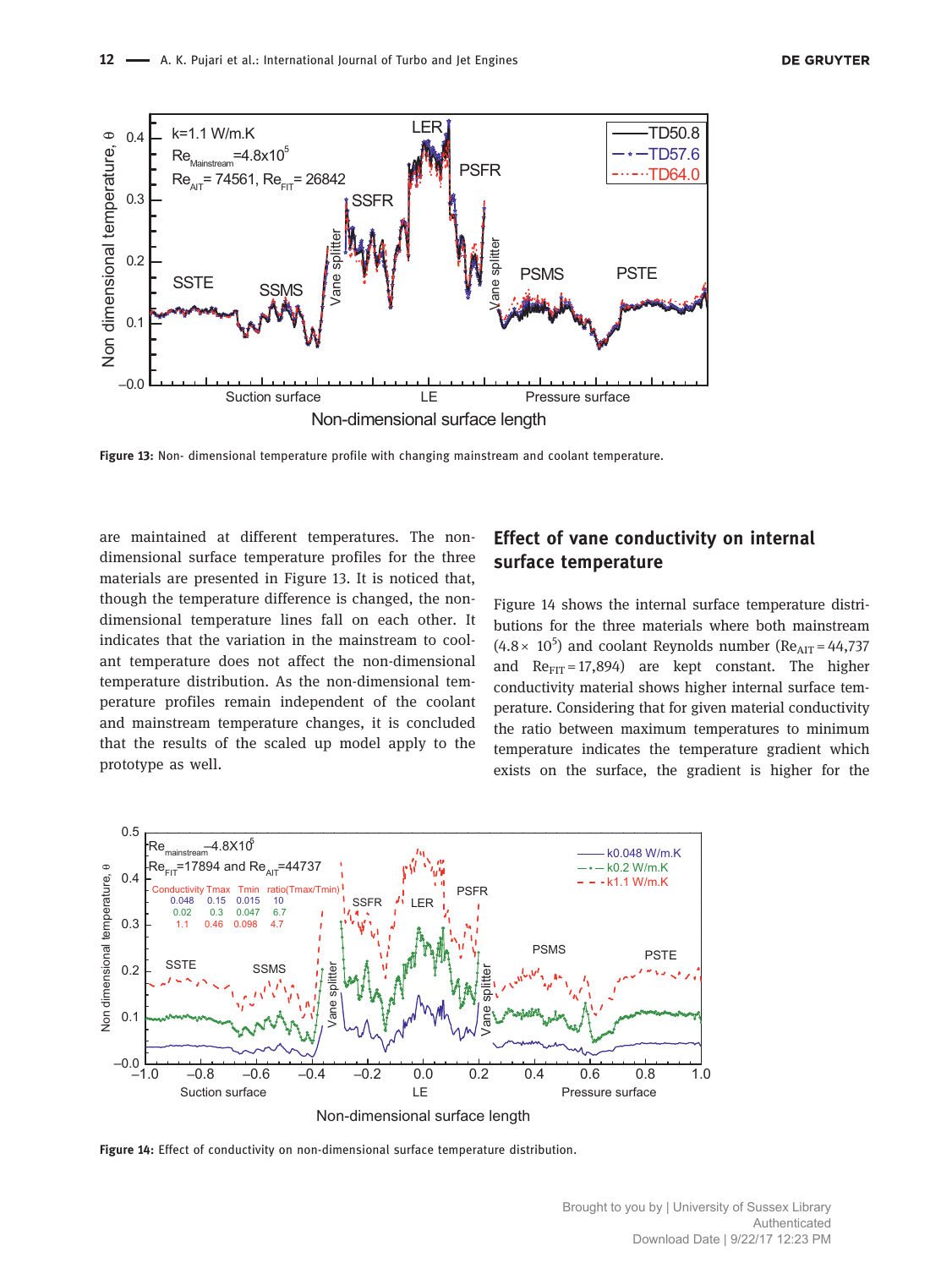

Figure 15: Effect of conductivity on temperature distributions within solid thickness of the vane.

lower conducting material and the gradient decreases as conductivity increases. This is evident from Figure 15 where the temperature gradient within the solid thickness of the vane is presented across the mid-section plane of the NGV. The temperature gradient across the solid is more for the lower conductivity material, as the external side shows very high temperature  $(\theta = 0.5$  near leading edge region) and the internal side shows low temperature  $(\theta = 0.03)$ . This large gradient in temperature across the vane surface temperature is undesirable as it leads to high thermal stress within the vane. In case of higher conductivity material, though the internal surface temperature is high, the solid temperature gradient are low, which makes it more suitable for its use as a vane material.

The effect of increase in coolant mass flow rate for the lower and higher conductivity materials are compared in Figure 16. As the coolant flow rate is increased 1.5 times  $(Re<sub>AIT</sub> = 74,561, Re<sub>FIT</sub> = 26,842)$  from minimum flow rate  $(Re<sub>AIT</sub> = 44,737, Re<sub>FIT</sub> = 17,894)$ , the surface temperature decreases for both materials. However the percentage decrease in average surface temperature is more for the lower conducting material, as compared to the higher conducting material. This is due to lower heat flux values at the interior surface compared to the higher conductivity material. For the higher conductivity material the internal surface heat flux values are high, as the mainstream heat conducts easily through the solid.

Figure 17 shows the effect of increase in mainstream Reynolds number for the lower and higher conductivity materials. As the mainstream Reynolds number is from  $4.8 \times 10^5$  to  $7.2 \times 10^5$  increased the higher conductivity material shows more sensitivity to internal surface temperatures compared to lower conductivity material. The leading edge region shows less variation in average surface temperatures for both the materials.

#### Effect of vane conductivity on internal surface Nusselt numbers

As the vane conductivity changes from  $k = 0.048$  to  $k = 1.1$  W/m.K, the internal Nusselt number distribution (Figure 18) shows less than 6 % variation. This trend clearly indicates the importance of carrying out conjugate heat transfer analysis for the NGV. In the case of conjugate heat transfer analysis, changing material conductivity leads to changes in the surface heat flux (q″) values and surface temperature, which results in the nearly constant values of heat transfer coefficient. However, the surface temperature values change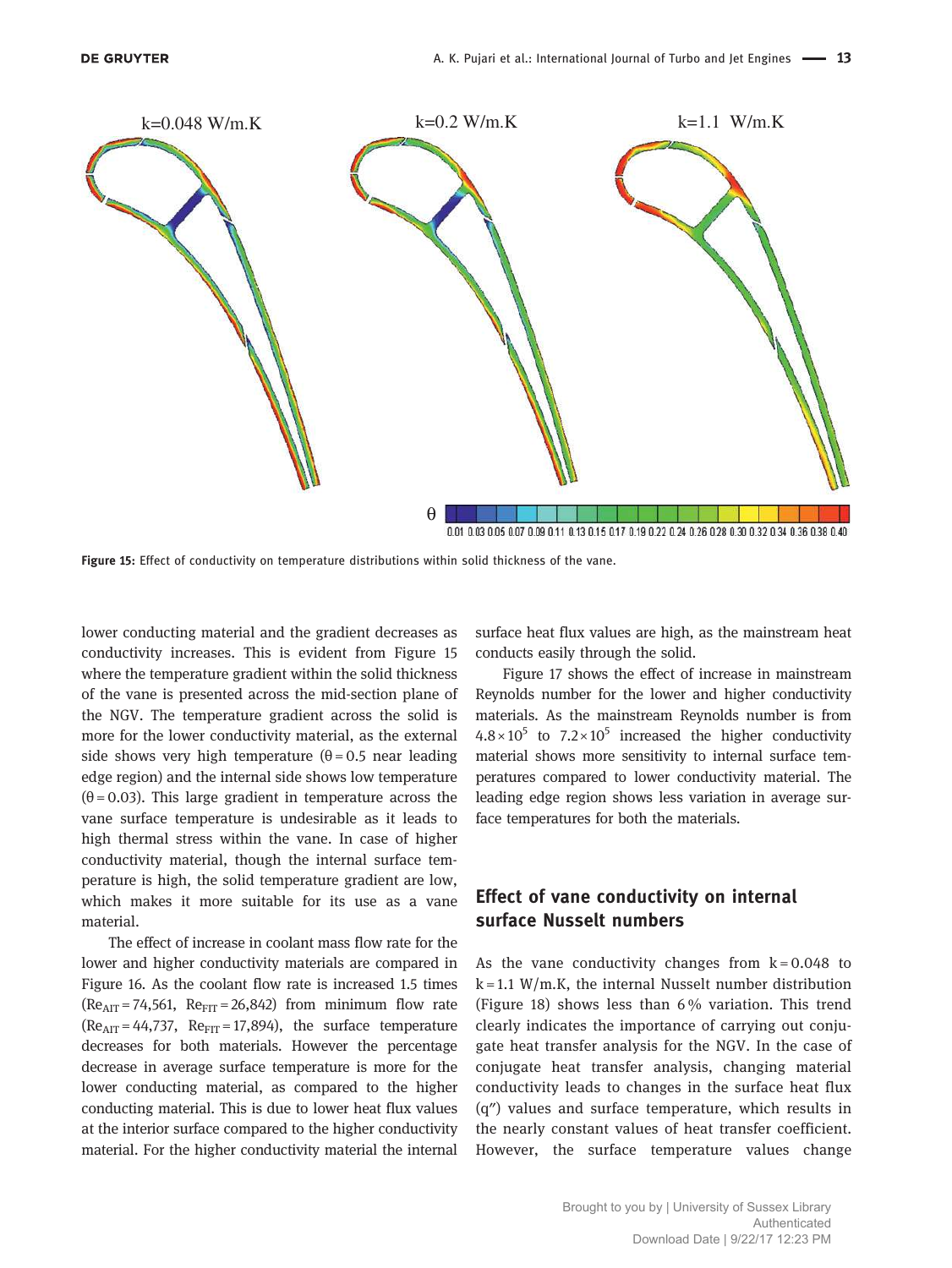

Figure 16: Effect of conductivity on surface temperature distribution with changing coolant Reynolds number.



Figure 17: Effect of conductivity on internal surface temperature distribution with changing mainstream Reynolds number.



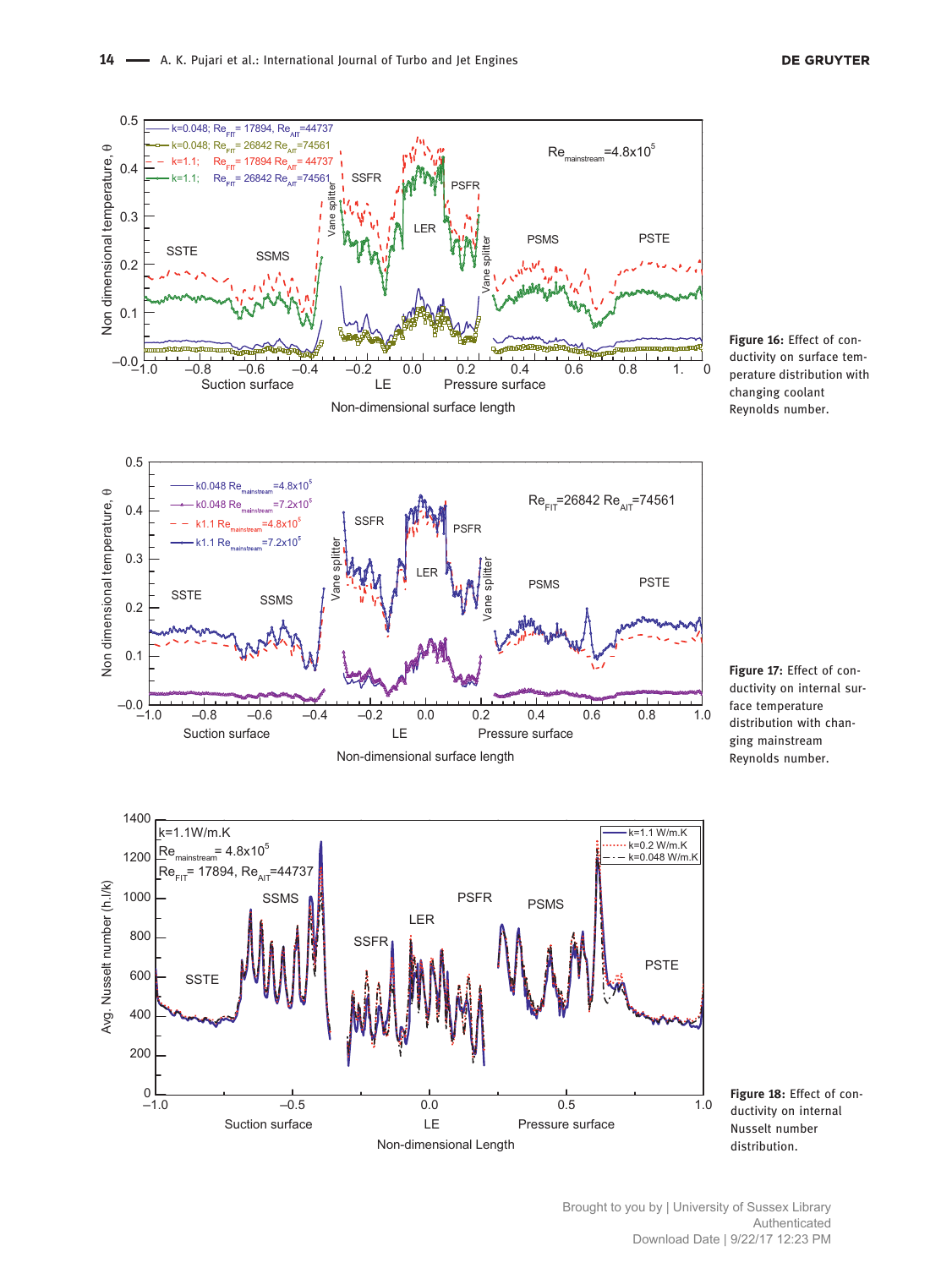drastically with changing the material conductivity. In case of gas turbine nozzle guide vane, the focus is to find out the location of hot patches, as well as the temperature gradient, so that the region of thermal stress can be identified.

# Conclusions

Internal heat transfer studies under conjugate boundary condition are carried out on a typical nozzle guide vane with combined impingement and film cooling. The effect of conductivity variation is studied by systematically varying both coolant and mainstream Reynolds number on the NGV internal surface temperature distribution. The values of material thermal conductivity are chosen to satisfy the matched Biot number criterion, so that the non-dimensional temperature profile is valid for engine conditions.

The major conclusions of the present investigation are listed in the following:

- 1. The local temperature distribution within the vane solid largely depends on the coolant flow distribution on the internal and external side of the vane.
- 2. For a given mainstream Reynolds number and coolant flow rate, the temperature gradient is higher for the lower conductivity material, and the gradient decreases as conductivity increases. Therefore, it is desirable to use higher conductivity materials among the suitable ones, for vane design.
- 3. The internal surface temperature of the lower conductivity material shows the least increase in internal surface temperature with increase in mainstream Reynolds number; whereas the higher conductivity material shows more sensitivity to the variation in mainstream Reynolds number. As the conductivity increases, temperature of the vane internal surface is affected more significantly by the variation in the mainstream Reynolds number.
- 4. The spanwise averaged Nusselt number distribution along the internal surface shows about 6 % variations with changing material conductivity. However, the surface temperature distributions of the materials show considerable variations. This point to the importance of carrying out conjugate analysis to predict the actual location of hot patches.
- 5. When the mainstream to coolant temperature difference (temperature gradient across the vane) changes the non-dimensional temperature profile remains same, but the dimensional temperature profile shows large variation in internal surface temperature.

As the non-dimensional temperature, profiles remain independent of the coolant and mainstream temperature changes, the results of the scaled up model apply to the prototype as well.

## Nomenclature

| Bi          | Biot number, non-dimensional                                             |
|-------------|--------------------------------------------------------------------------|
| C           | Vane hord, m                                                             |
| d           | Jet diameter, m                                                          |
| D           | Coolant pipe diameter, m                                                 |
| h           | Heat transfer coefficient, W/m <sup>2</sup> K                            |
| h,          | Heat transfer coefficient of internal surface, W/m <sup>2</sup> K        |
| $h_e$       | Heat transfer coefficient of external surface, $W/m^2K$                  |
| H           | Distance between jet hole and target surface, m                          |
| k           | Thermal conductivity, W/m.K                                              |
| l           | Span length, m                                                           |
| m           | Mass flow, kg/s                                                          |
| Nu          | Nusselt number, non-dimensional                                          |
| q"          | Heat flux                                                                |
| Re          | Reynolds number, non-dimensional                                         |
| S           | Distance along the vane surface from leading edge, m                     |
| $S_{p,max}$ | Distance along pressure surface from leading edge to<br>trailing edge, m |
| $S_{s,max}$ | Distance along suction surface from leading edge to<br>trailing edge, m  |
| Т           | Temperature, K                                                           |
| t           | Thickness of vane, m                                                     |
| ٧           | Velocity                                                                 |
|             |                                                                          |

#### Greek symbols

| Density, $\text{kg/m}^3$<br>ρ |
|-------------------------------|
|-------------------------------|

- κ Turbulent kinetic energy,  $m^2/s^2$
- ω Specific dissipation rate, 1/sec
- μ Coefficient of viscosity,  $N$  s/m<sup>2</sup>
- $\varphi$  Overall effectiveness,  $(T_m T_e)/(T_m T_c)$
- θ Non-dimensional temperature,  $(T_i-T_c)/(T_m-T_c)$

#### Subscripts

| amb | Ambient    |
|-----|------------|
| Ċ   | Coolant    |
| e   | External   |
| f   | Fluid      |
| i   | Internal   |
| m   | Mainstream |
| S   | Solid      |
| w   | Wall       |
|     |            |
|     |            |

#### Abbreviations

| AIT   | Aft Impingement Tube     |
|-------|--------------------------|
| $N+1$ | the described Discovered |

- DH Hydraulic Diameter
- FIT Front Impingement Tube
- HTC Heat Transfer Coefficient
- LER Leading Edge Region
- NDL Non-Dimensional Length,  $( = S/S<sub>s.max</sub>, S/S<sub>pmax</sub>)$ NDT Non-Dimensional Temperature, θ